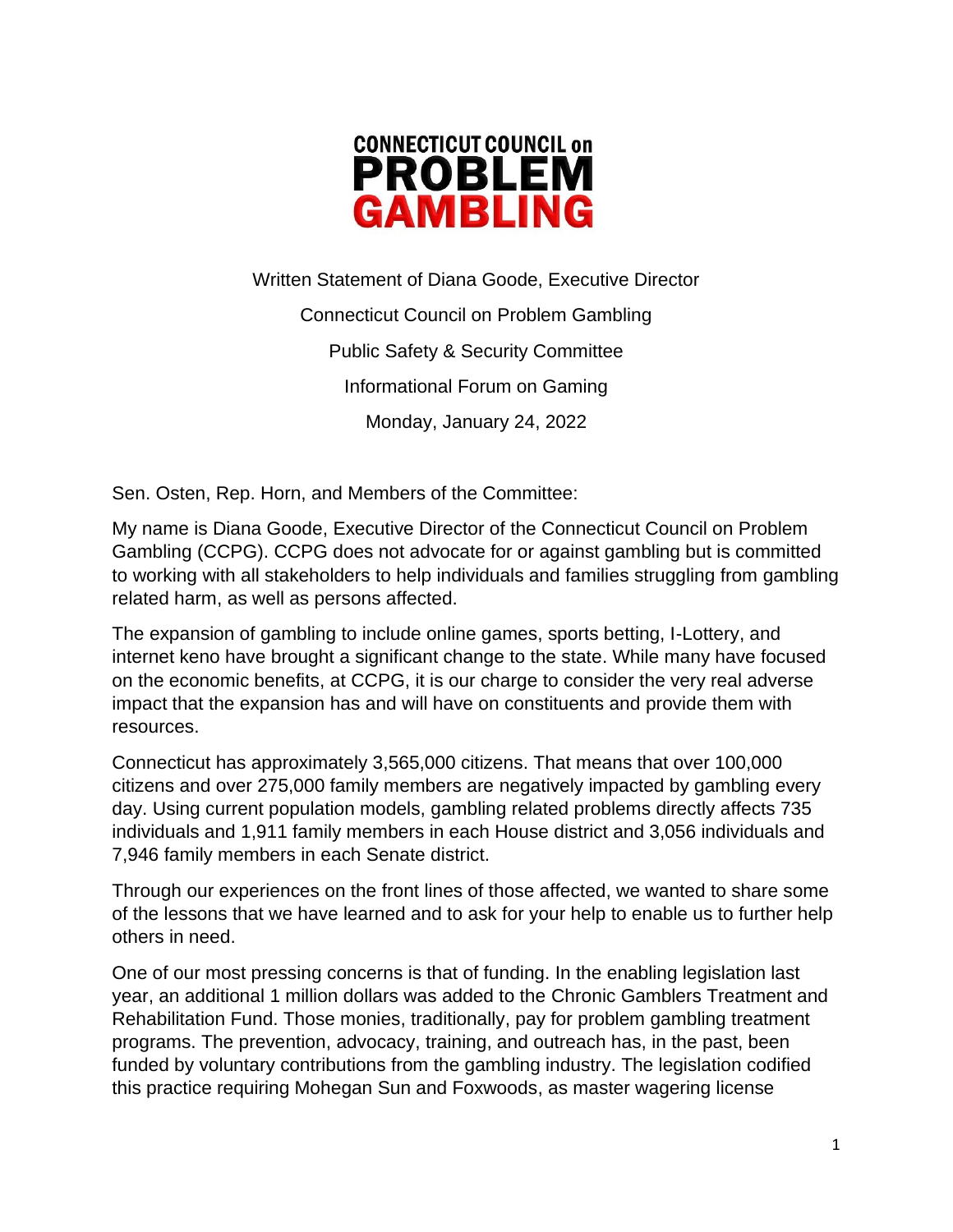holders, to contribute \$500,000 each toward gambling awareness programs. However, the legislation enabled the master wagering license holders to deposit those monies with either the CGTR fund or a nonprofit/s without specifying that those funds would be used for prevention. Additionally, it was our understanding, and that of many legislators that we have spoken with, that the previous voluntary contributions would continue. That has turned out not to be the case, resulting in our organization receiving a nominal increase of funding from the levels that we had from those organizations in years past. Unfortunately, that level of funding will in no way allow us to respond appropriately to the increased needs that we are seeing and anticipate to come.

Our calls, texts, and chats to our Helpline have increased dramatically. Every day we hear stories of people that have had their lives significantly impacted by gambling. We received calls from spouses who sought treatment for their partners who've lost thousands of dollars from sports betting and now their marriages are in jeopardy. We have heard stories from parents whose children in college lost their tuition money in online casinos. We have heard from employers that have employees taking money from the company to continue to gamble. We have heard from adult children about their senior parents, on fixed incomes, that put what little money they have towards their gambling, often at the cost of sometimes not having enough money to eat. Not to address the elephant in the room, but just last year, the members of this committee saw firsthand, how when gambling disorders go untreated, that lives, families, and careers can be destroyed.

With the funding that we have our ability to market our Helpline to at risk populations is severely diminished. With online gaming, all of the traditional channels of outreach no longer apply. What limited marketing that we can put out there is drowned out by huge marketing blitzes that often offer predatory ads that promise no risks betting or free money to make those bets. Further straining our resources is the lack of customer service numbers at some of the platform providers resulting in thousands of calls to our Helpline complaining about account issues. Additionally, the ads and radio spots that inform people about our Helpline are unclear, believing many to think that our number is the customer service line. We have also had complaints of the sound dropping out so people can't actually hear the number. We believe that this must be fixed in future ads. Having allowed the expansion to happen, it is the responsibility of the state to protect those very citizens that have been put in harm's way with the tools needed to seek help. With all of the news articles of the vast sums of money that the expansion of gambling has brought into the coffers of the gaming industry and to the state, we find it troubling that the needed resources to help us inform those same citizens simply aren't there. Connecticut can do better.

Voluntary self-exclusion can be a beneficial and empowering tool for those who feel they may be developing or have a problem with their gambling. By creating a barrier, it allows people to decrease or stop their gambling activities. We believe that in order for self-exclusion to be an effective tool, it needs to be adjusted.